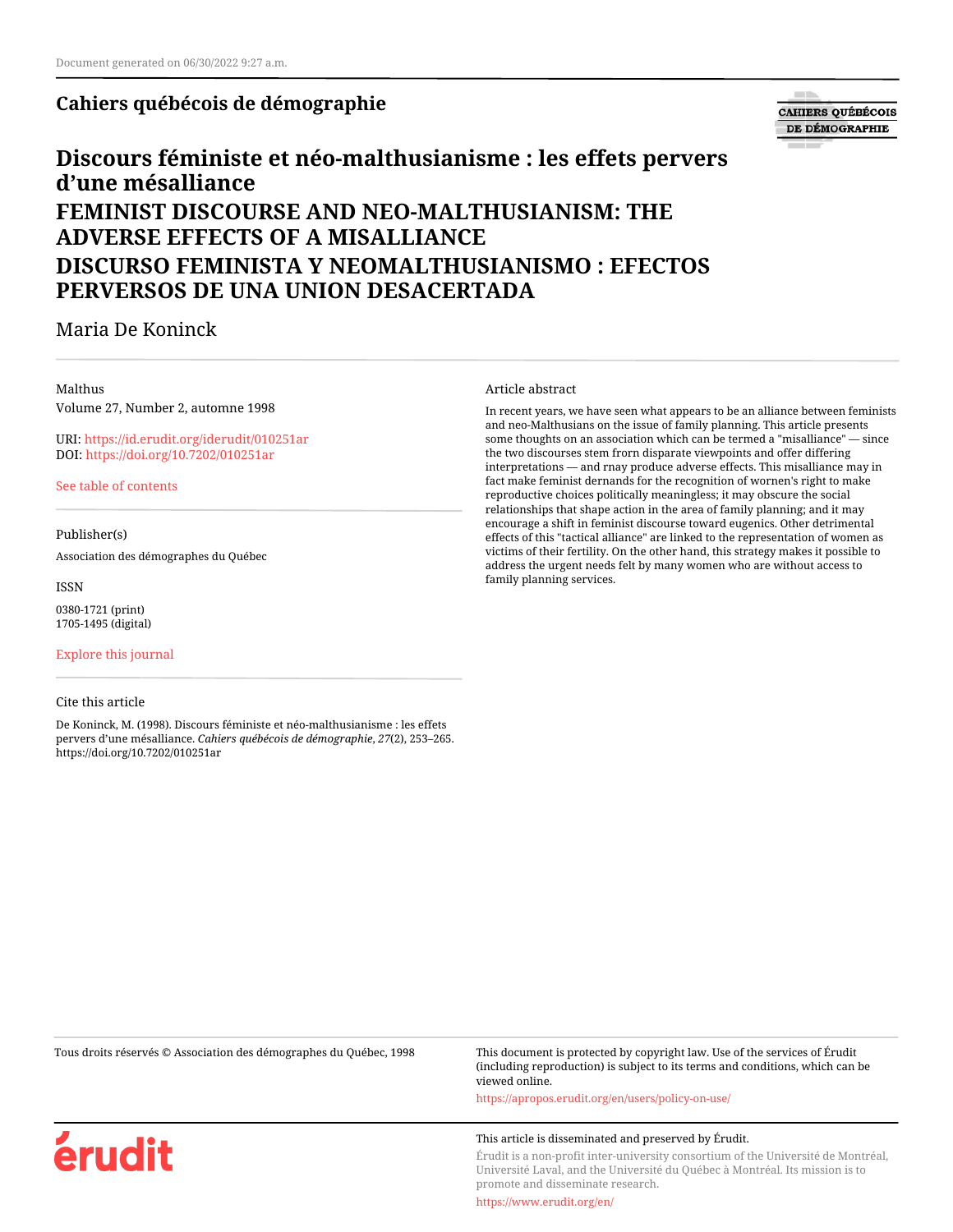Cahiers québécois de démographie Vol. 27, no 2, automne 1998, p. 253-265.

# Discours féministe et néo-malthusianisme : les effets pervers d'une mésalliance

Maria DE KONINCK<sup>\*</sup>

Le deux centième anniversaire de la publication de l'œuvre de Thomas R. Malthus, Essai sur le principe de population, constitue une occasion privilégiée pour réfléchir sur les débats et actions qui ont pris place depuis qu'il avait lancé la question de la pertinence d'un contrôle de la croissance démographique. Aborder la reproduction sous cet angle situe par ailleurs d'emblée au plan macro-social une réalité dont le fondement se trouve au plan micro-social, dans des expériences personnelles et interpersonnelles. D'autres approches sont possibles et permettent d'intégrer ces deux niveaux. Parmi elles, il y a la situation des femmes.

Les femmes ont depuis toujours, à ce que l'on sache (avec ou sans la connivence de leurs partenaires masculins), tenté de réguler les naissances par toutes sortes de méthodes préventives ou en recourant à l'avortement (Newman, 1985). Toutefois, ce n'est qu'à la fin du siècle dernier qu'a pris forme un discours de type militant associant cette régulation au statut des femmes, situant donc leurs expériences au plan politique; ce discours a été porté notamment par l'américaine Margaret Sanger.

La controverse qui entoure ce personnage historique parle d'elle-même. Elle tient au cheminement de Margaret Sanger, considérée par certaines comme une féministe (Chesler, 1992) mais accusée par d'autres d'avoir failli aux objectifs du mouvement et d'avoir adopté l'idéologie eugéniste (Hartmann, 1997; Hodgson et Watkins, 1997). Gloria Steinem apporte à son sujet la précision suivante. Selon elle, la motivation principale de

Université Laval, Département de médecine sociale et préventive, Sainte-Foy, Québec G1K 7P4. Courriel : maria.dekoninck@msp.ulaval.ca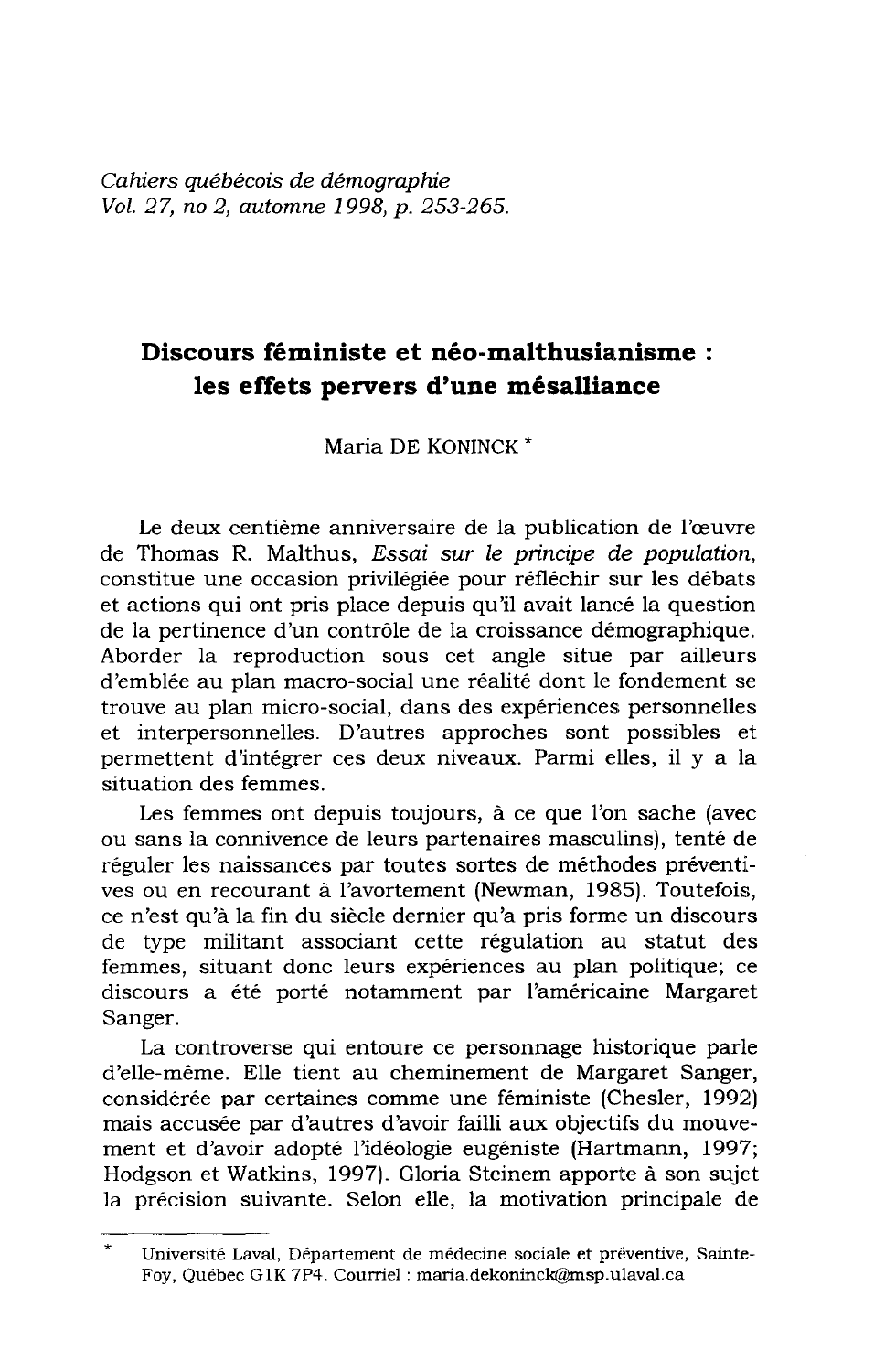Sanger a toujours été l'amélioration de la condition des femmes; les alliances qu'elle a faites à un moment ou l'autre auraient été, en un sens, accessoires par rapport à cette préoccupation première dont l'origine, personnelle, était le décès de sa mère épuisée après 18 grossesses et 11 naissances vivantes (Steinem, 1998).

L'histoire des batailles menées par Sanger, peut-on prétendre, contenait déjà les paradoxes que l'on a retrouvés depuis dans des alliances et des confrontations entre les différents groupes préoccupés par la planification des naissances (Dixon-Mueller, 1993), dont plusieurs s'articulent justement autour de ces deux niveaux de réalité. Encore aujourd'hui, les points de convergences entre le discours féministe et le néo-malthusianisme soulèvent la controverse.

Avant de poursuivre, il convient d'apporter quelques précisions sur les termes. Parler « du » discours féministe pourrait laisser entendre que ce discours est unique, alors qu'il est pluriel. Pour simplifier, dans le texte qui suit, nous emploierons toutefois le singulier, mais en désignant seulement certaines composantes des revendications formulées dans les lieux de rencontres internationaux au nom de l'amélioration de la condition des femmes et de leur droit de décider en matière de procréation. Décider de la procréation signifie choisir le moment, la fréquence, et enfin le contexte : entendons ici le partenaire et la nature du lien avec ce dernier. Le qualificatif de féministe se rapporte également ici à un mouvement politique et à son dénominateur commun, soit l'axe d'analyse des rapports sociaux de sexe. Son utilisation au singulier ne suppose toutefois pas l'existence d'un consensus au sein du mouvement féministe sur l'interprétation des différentes situations considérées.

Néo-malthusianisme désigne ici, par ailleurs, le mouvement inspiré de l'œuvre de Malthus qui préconise le contrôle de la croissance démographique au nom d'un mieux-être universel qui serait mis en danger par un déséquilibre éventuel (et réel dans certains milieux) entre les ressources et la population.

Ce texte vise à soulever un certain nombre de questions sur la controverse internationale entourant une alliance, sanctionnée lors de récentes conférences mondiales tenues sous l'égide des Nations Unies, entre des militantes porteuses d'un discours féministe et les néo-malthusiens (Simons, 1995), dans un contexte où, d'une part, s'exercent les pressions des groupes de femmes sur les politiques publiques (Dixon-Mueller et Germain, 1994), conjuguées à la présence de militantes féministes au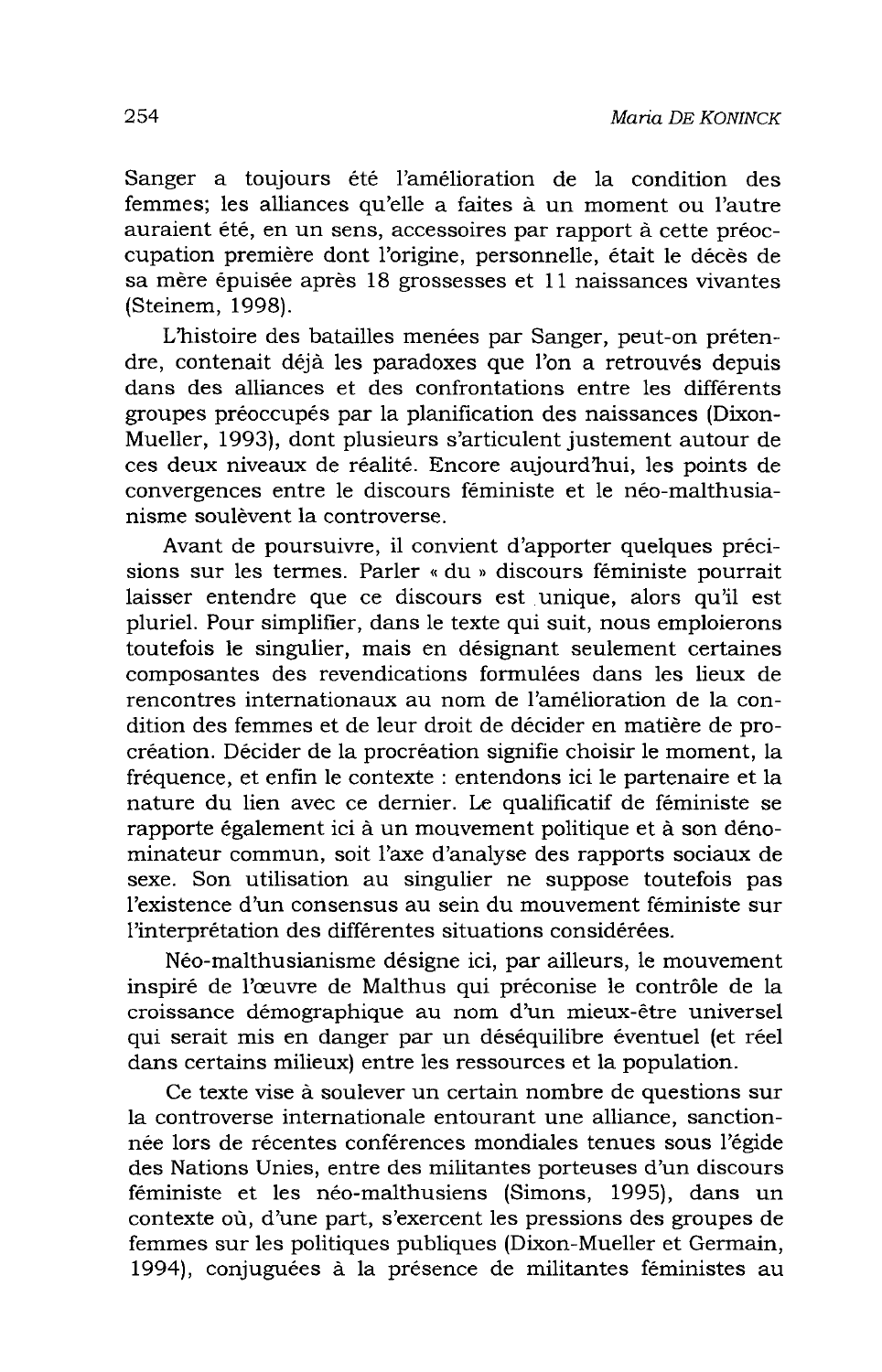sein d'organismes voués à la planification des naissances (Catley-Carlson, 1997; McIntosh et Finkle, 1995) et où, d'autre part, se diffuse une approche à visées globales recouverte par le terme « santé reproductive » (Lane, 1994; Faundes et Hardy, 1995). La controverse tient au fait que les objectifs poursuivis par chacun des deux mouvements ne semblent pas nécessairement compatibles alors que les deux discours se rejoignent dans les actions auxquelles ils donnent forme.

La thèse soutenue ici est que cette rencontre est en fait une mésalliance susceptible de générer des effets pervers pour la condition des femmes. L'argumentation qui sert à l'appuyer est la suivante : les préoccupations sous-jacentes à la construction des discours véhiculés par les deux mouvements découlent à la fois de perspectives et d'interprétations différentes sur la reproduction humaine et sur les enjeux en cause.

## DES PERSPECTIVES DIFFÉRENTES

Il est clair en effet, soulignent Hodgson et Watkins (1997) après avoir analysé les alliances entre les deux mouvements, que leurs perspectives ne se situent pas au même niveau.

Bien qu'il soit un mouvement social et de revendications collectives, le mouvement féministe a articulé son discours sur la reproduction autour du sujet femme et de ses droits. S'il y a eu et s'il subsiste de nombreuses variantes sur la question, le droit des femmes de décider si elles vont devenir mères ou non est néanmoins un des fondements des luttes menées au nom du féminisme. Le slogan le plus caractéristique en cette matière est le suivant : « Nous aurons les enfants que nous voulons ». Notons qu'historiquement le sens donné à cette volonté a plus souvent été celui de pouvoir refuser la procréation que l'inverse.

Or, la perspective néo-malthusienne a pour objet et unité de référence l'ensemble de la population. Même si elle peut s'intéresser à des situations circonscrites et locales et à de petites unités, son approche est celle des grands ensembles.

Cette différence de perspective est majeure. Elle est particulièrement signifiante parce que plusieurs études qui fondent les analyses féministes mettent l'accent sur la connaissance et la compréhension du quotidien et sur le rôle des acteurs dans la construction de la réalité sociale. Ces deux pôles, à l'échelle micro-sociale, constituent en effet un ancrage pour la lecture des expériences des femmes : de ce qu'elles vivent au quotidien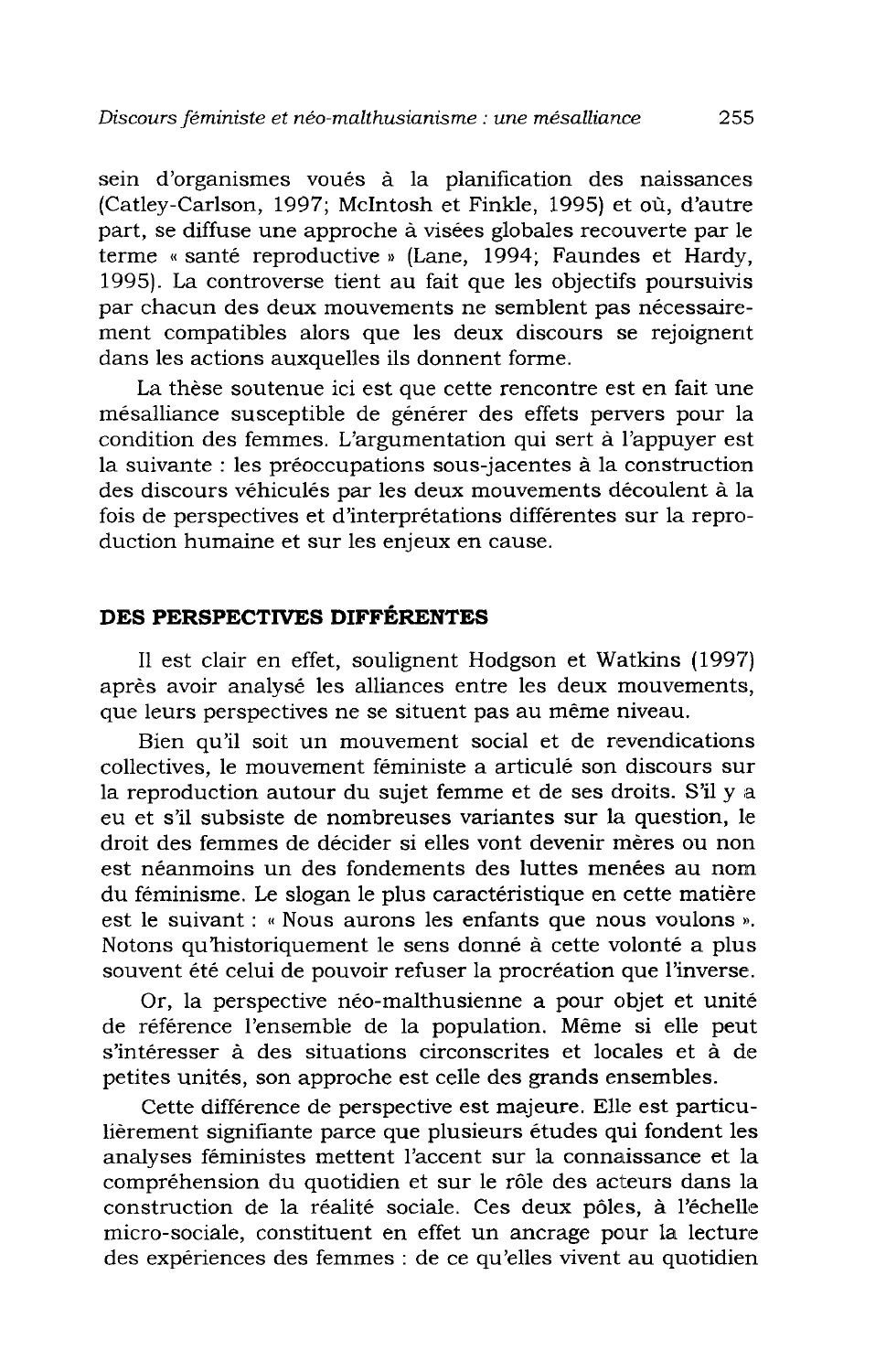et des réseaux de relations dans lesquels s'inscrivent leur vie de tous les jours (Smith, 1987).

Les deux démarches n'accordent pas le même statut aux droits individuels. Les féministes en font une fin, alors que les néo-malthusiens, comme le soulignent Hodgson et Watkins (1997), voient dans la reconnaissance des droits individuels un moven indispensable pour atteindre des fins qui concernent un ensemble

Lorsque les néo-malthusiens (au mieux) se rallient au discours féministe ou (au pire) en utilisent le contenu pour préconiser l'accès des femmes à la possibilité de planifier les naissances, ils le font sur d'autres bases que la reconnaissance de leurs droits. Il est capital de souligner que si « l'opérationnalisation » des objectifs néo-malthusiens appelle une prise en compte des rapports entre les sexes, celle-ci sera intégrée dans leurs actions, mais le but recherché n'est jamais de mettre fin aux inégalités entre les hommes et les femmes ni de changer les rapports entre les sexes. Il s'agit plutôt de favoriser des activités destinées à gérer la croissance de la population et allant, de facon secondaire, dans le sens des objectifs féministes.

À ces différences de perspectives s'ajoutent des divergences dans les interprétations des enjeux.

### DES INTERPRÉTATIONS DIVERGENTES

L'interprétation inhérente au discours féministe sur la procréation vise les rapports sociaux entre femmes et hommes, rapports de pouvoir considérés comme générateurs d'inégalités dans les droits et dans leur exercice. Même si elles sont loin de toujours se rejoindre, on peut affirmer que les analyses féministes présentent inévitablement la procréation comme un des lieux stratégiques où se construisent les inégalités (Ginsburg et Rapp, 1995).

Le néo-malthusianisme propose, lui, une interprétation qui peut être qualifiée d'essentiellement économique « au sens large » : il s'intéresse au rapport de l'être humain à son environnement et aux ressources auxquelles il a accès. La procréation est située dans ce cadre, c'est-à-dire selon sa contribution à l'équilibre ou au déséquilibre du rapport.

Alain Drouard, dans son analyse des origines de l'eugénisme en France, cherche à montrer que celui-ci se développe « sur un terrain préparé par le néo-malthusianisme, avec lequel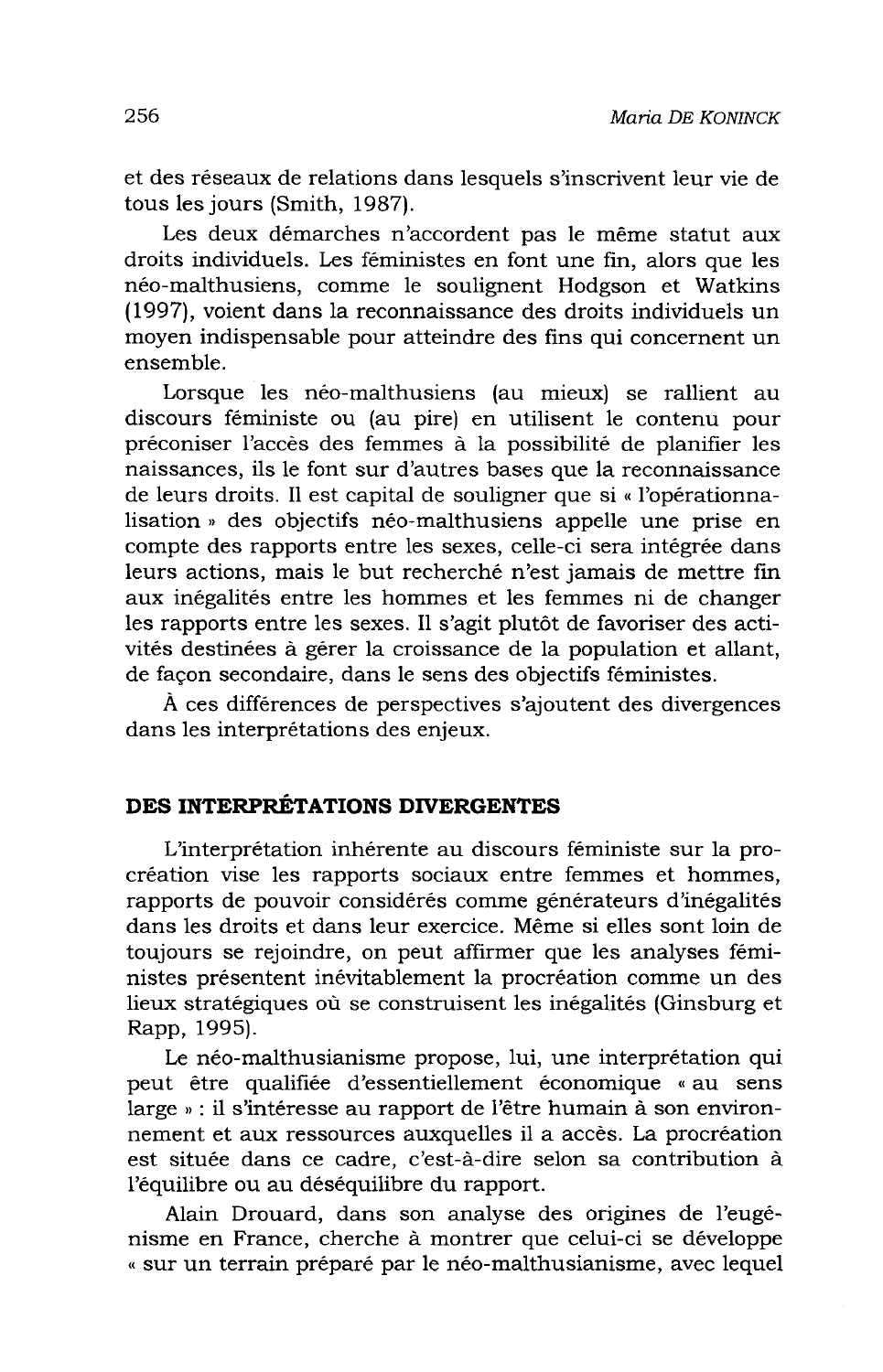il va jusqu'à se confondre et qui, du fait de cette confusion, a souvent été occulté » (1992 : 436). « Pour les néo-malthusiens comme pour les eugénistes, poursuit-il, question sexuelle et question sociale ne font qu'une seule et même question, à résoudre de manière "scientifique" sans intervention de l'État ». Il y a effectivement des lieux de convergence entre néo-malthusianisme et eugénisme. Sur le fond, au-delà des apparences, il arrive que celui-ci trouve un écho auprès des néo-malthusiens. notamment lorsque la lecture économique juge certaines populations plus menaçantes que d'autres pour l'équilibre entre les êtres humains et l'environnement à l'échelle de la planète.

### **LA RENCONTRE**

Malgré leurs différences, les interprétations néo-malthusiennes et féministes semblent parfois se rejoindre lorsqu'il s'agit de mettre en place des activités qui visent à répondre. d'une part, à une préoccupation internationale en matière de population et, d'autre part, à un souci d'offrir aux femmes des services leur permettant d'exercer ce qui est souvent désigné comme leur « autonomie reproductive » ou de leur donner le droit de décider en matière de reproduction. C'est en effet dans la mise en œuvre de leurs priorités respectives que les tenants de l'une et l'autre approche se retrouvent sur le même terrain.

La Conférence mondiale sur la population et le développement tenue au Caire en 1994 a abouti à un certain consensus au plan international. Cet événement historique, précédé de multiples rencontres et de négociations ardues, a été l'occasion d'alliances stratégiques dont l'une des manifestations a été le silence des néo-malthusiens. Stanley Johnson, dans son livre sur cette conférence, qualifie de paradoxal le fait que l'on y ait si peu traité de population, l'attention ayant porté surtout sur un ensemble de conditions sociales. C'était, écrit-il, comme si discuter de visées démographiques était dépassé (1995 : 175).

Accueillie comme un changement de paradigme par plus d'un auteur (Johnson, 1995; McIntosh et Finkle 1995), l'adoption au Caire d'une approche de la santé reproductive décrite comme « globale » peut même laisser croire que le néomalthusianisme a disparu. On a été jusqu'à parler de « l'enterrement de Malthus » (Johnson, 1995).

Cette affirmation mérite d'être contestée. Les néo-malthusiens se sont plutôt rangés derrière les militantes féministes. La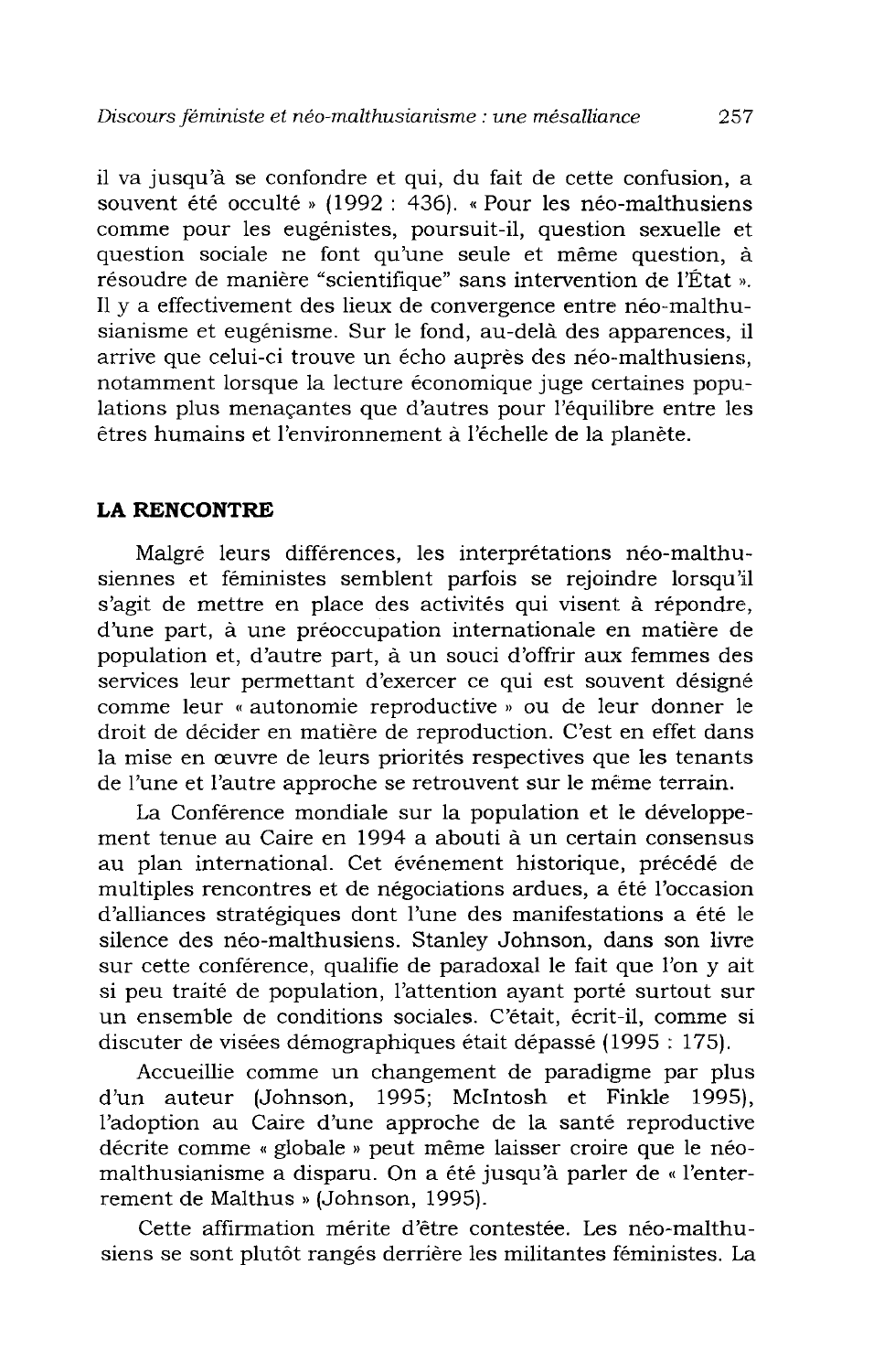question ne demeure pas moins : celles-ci auraient-elles pu obtenir le plan d'action issu de la conférence sans l'appui de porteurs de visions néo-malthusiennes membres de différentes délégations?

Situé dans une perspective historique, ce résultat est l'aboutissement de batailles menées dès la conférence de Bucarest, en 1974, par des féministes cherchant à assurer que les conditions de vie des femmes soient prises en considération dans les discussions internationales en matière de population. On peut faire le constat suivant : les féministes ont réussi à se faire entendre et les néo-malthusiens semblent maintenant comprendre que l'amélioration de la condition féminine est essentielle pour freiner la croissance démographique, notamment là où elle est la plus forte, dans les pays en voie de développement.

Une question accompagne ce constat. Cet appui peut-il nuire à l'avancement de la cause des femmes défini selon une perspective féministe, c'est-à-dire à la transformation des rapports sociaux de sexe ? Répondre à cette question serait réducteur puisque les dimensions à prendre en considération sont multiples, mais on peut formuler l'hypothèse que cette alliance est susceptible de générer au moins trois principaux effets pervers. Cette hypothèse sera étayée dans la section suivante.

### LA PERTE DU SENS POLITIQUE

Le premier effet pervers, sans doute le plus menaçant, serait que le projet inhérent au discours féministe en matière de reproduction soit vidé de son essence politique, à savoir la remise en cause des rapports sociaux. Le fondement politique du projet féministe, la redéfinition des rapports entre hommes et femmes, est loin de correspondre aux objectifs des actions prônées par les néo-malthusiens, soit le contrôle de la fécondité et non la transformation des rapports hommes-femmes.

La collusion entre des féministes et des néo-malthusiens, fût-elle circonstancielle, facilite notamment le glissement des constats et des interventions en matière de reproduction vers le champ exclusif de la santé, où la dimension politique des rapports sociaux peut être neutralisée. La santé, surtout s'il s'agit de la santé physique, est un domaine qui permet de gérer les situations sociales sans nécessairement s'attaquer à leurs fondements.

Par exemple, l'utilisation de l'argument du taux de mortalité maternelle (Morsy, 1995) pour justifier l'accès à la contracep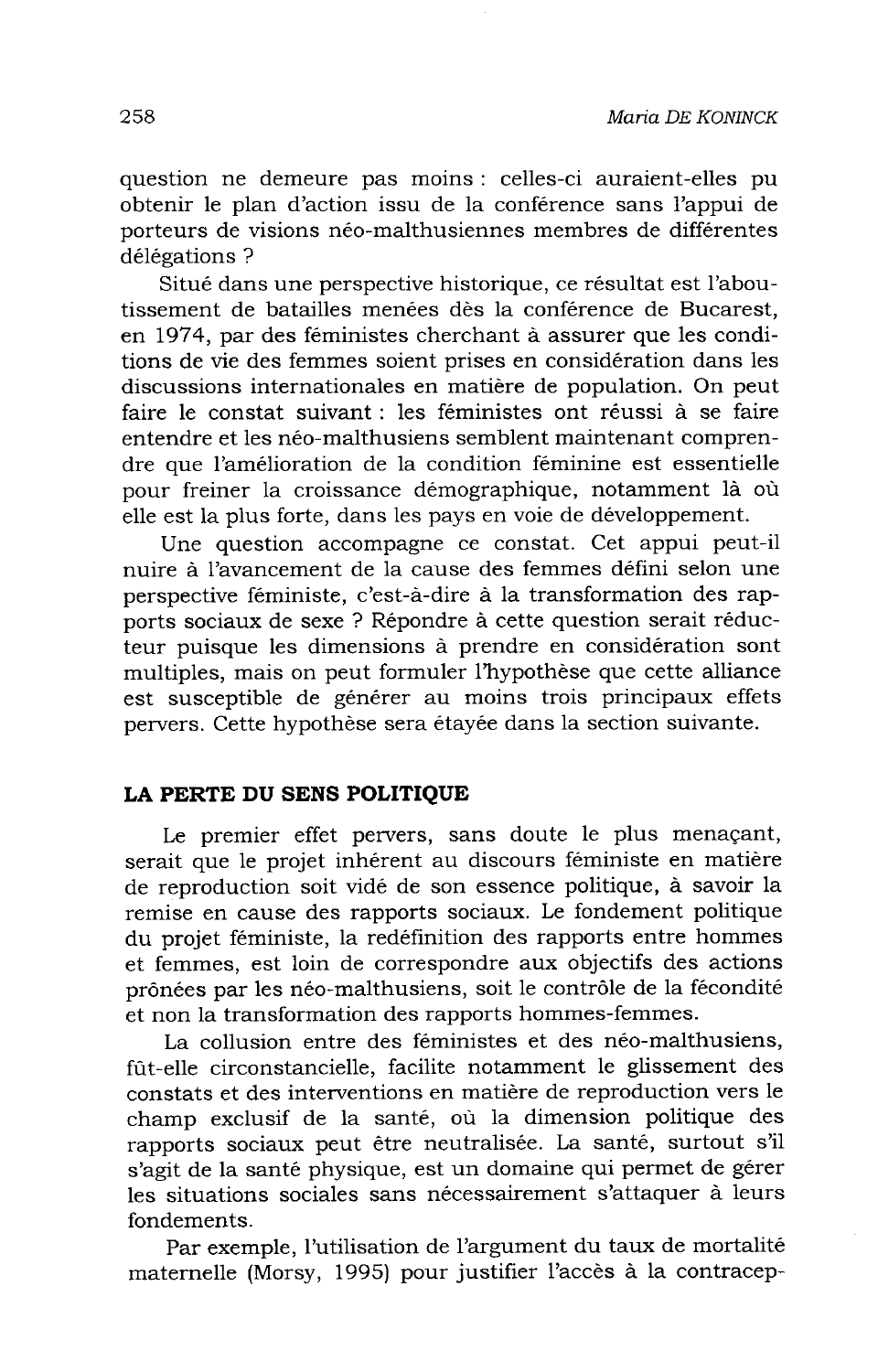tion peut relever de la fausse représentation; on peut aussi intervenir comme s'il s'agissait d'une situation indépendante des inégalités dans les rapports entre les sexes (De Koninck. 1998). Le cas des mutilations génitales féminines est sans doute l'exemple le plus probant des possibilités dont on dispose pour remettre des pratiques en cause au nom de la santé, sans révéler leur caractère profondément misogyne (IFD, s. d.).

De tels glissements sont possibles lorsqu'il s'agit d'assurer l'accès à la contraception et ils peuvent orienter non seulement les pratiques mais aussi la recherche dans le domaine de la contraception. Ainsi, dans plusieurs milieux, les femmes préfèrent utiliser des méthodes contraceptives qui leur permettent de ne pas informer leur partenaire. Engagées dans des relations où elles n'ont pas le droit d'exercer leur libre arbitre, elles le font quand même, souvent avec la complicité d'intervenant-e-s, et elles ont alors recours à des méthodes invisibles pour leur entourage. Cela serait l'une des raisons pour lesquelles certaines préfèrent les injections à la pilule contraceptive (Hardon, 1992).

Or, au point de vue de la santé des femmes, l'efficacité des méthodes n'est pas la seule préoccupation; leurs effets tels que les femmes les ressentent et l'importance qu'elles leur accordent comptent également. C'est pourquoi on note une différence dans l'évaluation des méthodes proposées selon qu'elle est faite par leurs usagères ou leurs promoteurs (Hardon, 1992).

Certes, situées dans une perspective à moyen terme, ces pratiques peuvent apparaître comme une solution qui permet aux femmes de faire des choix et devrait contribuer à faire admettre par les collectivités où elles vivent leur droit de faire ces choix ouvertement. Il peut aussi y avoir des retombées positives pour ces femmes puisqu'elles arrivent ainsi à se donner un peu plus d'espace dans leur vie personnelle.

Néanmoins, on peut prétendre qu'une telle utilisation de la contraception peut avoir des effets sur la santé des femmes audelà de la seule dimension des grossesses non souhaitées, qu'elle accentue la distance entre les hommes et les femmes et qu'elle maintient le statut d'illégitimité de la planification des naissances, tout en évacuant totalement la responsabilité masculine.

 $\mathbf 1$ Il ne s'agit pas ici de remettre en cause les programmes d'intervention en santé maternelle, mais plutôt d'attirer l'attention sur le fait que, dans certains contextes, ils peuvent servir à des fins autres que celles qui étaient prévues; leur portée peut aussi être restreinte pour des raisons politiques.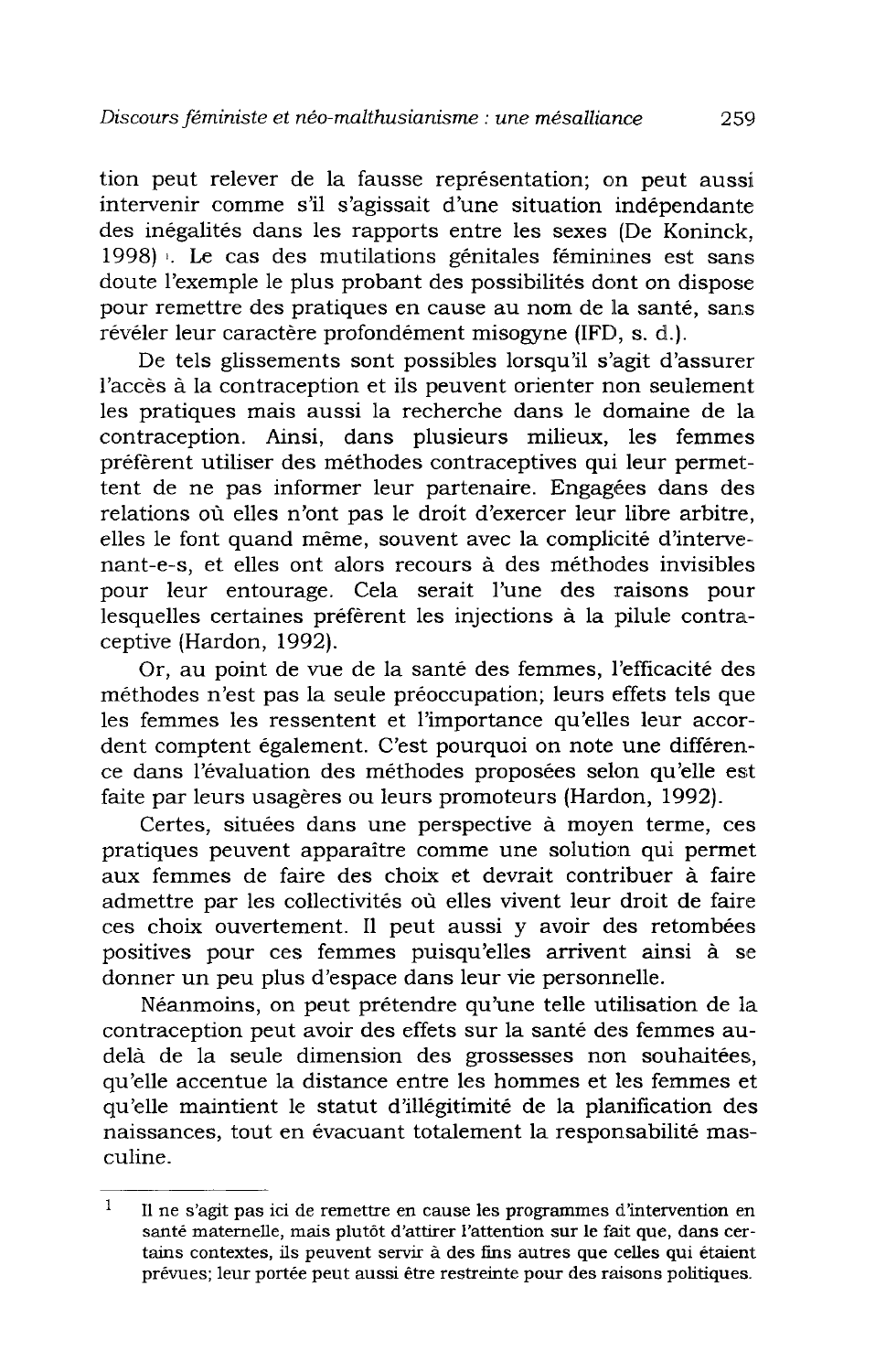Ces situations interpellent particulièrement les personnes qui œuvrent auprès des femmes. Dans la poursuite d'un objectif de santé globale et selon une perspective coûts-bénéfices, la solution à court terme qui consiste à faciliter l'utilisation de la contraception rejoint le double objectif de contrôler les naissances et de permettre aux femmes de décider, même si elles le font secrètement. Mais elle rend aussi complice de l'absence de remise en cause des rapports sociaux générateurs d'inégalités et de leur institutionnalisation.

### LA CONSOLIDATION DE RAPPORTS INÉGAUX

Le second effet pervers possible de l'alliance des féministes avec les néo-malthusiens découle de la situation qui prévaut dans plusieurs milieux où les rapports sociaux sont empreints de hiérarchie. Les objectifs poursuivis par l'un et l'autre mouvement étant différents, les contextes dans lesquels les projets d'intervention en planification des naissances deviennent opérationnels ne font pas l'objet d'une analyse critique avant leur implantation. Cette lacune rend d'autant plus piégées les actions adoptées par les milieux de pratiques. En d'autres mots, on pense des programmes et on organise des services sans nécessairement tenir compte des rapports sociaux qui vont leur donner forme. Notamment, certains milieux très hiérarchisés favoriseront des actions de nature coercitive même si l'esprit des programmes suggérés ne va pas en ce sens (De Koninck, 1997).

Ainsi, dans plusieurs milieux où l'on entreprend des actions pour favoriser la régulation des naissances, les rapports de sexe influent sur l'accessibilité et la qualité des services. Les dimensions socioculturelles de l'utilisation de ces derniers. notamment celles qui ont trait aux rapports de sexe et aux relations entre les intervenant-e-s et les clientes, ne sont guère prises en considération. Par exemple, dans les sociétés où les rapports de classe sont marqués, les relations entre le personnel des services de santé et la clientèle reflètent les inégalités (Jaffre et Prual, 1994) et peuvent même les consolider (De Koninck, 1998).

Dans certains cas, ce sont les objectifs de population qui prévalent et colorent les services offerts aux femmes, dont la définition pourrait être différente s'ils visaient l'amélioration de la situation des utilisatrices. Ainsi, parfois, l'information est essentiellement orientée vers l'adoption de la contraception plutôt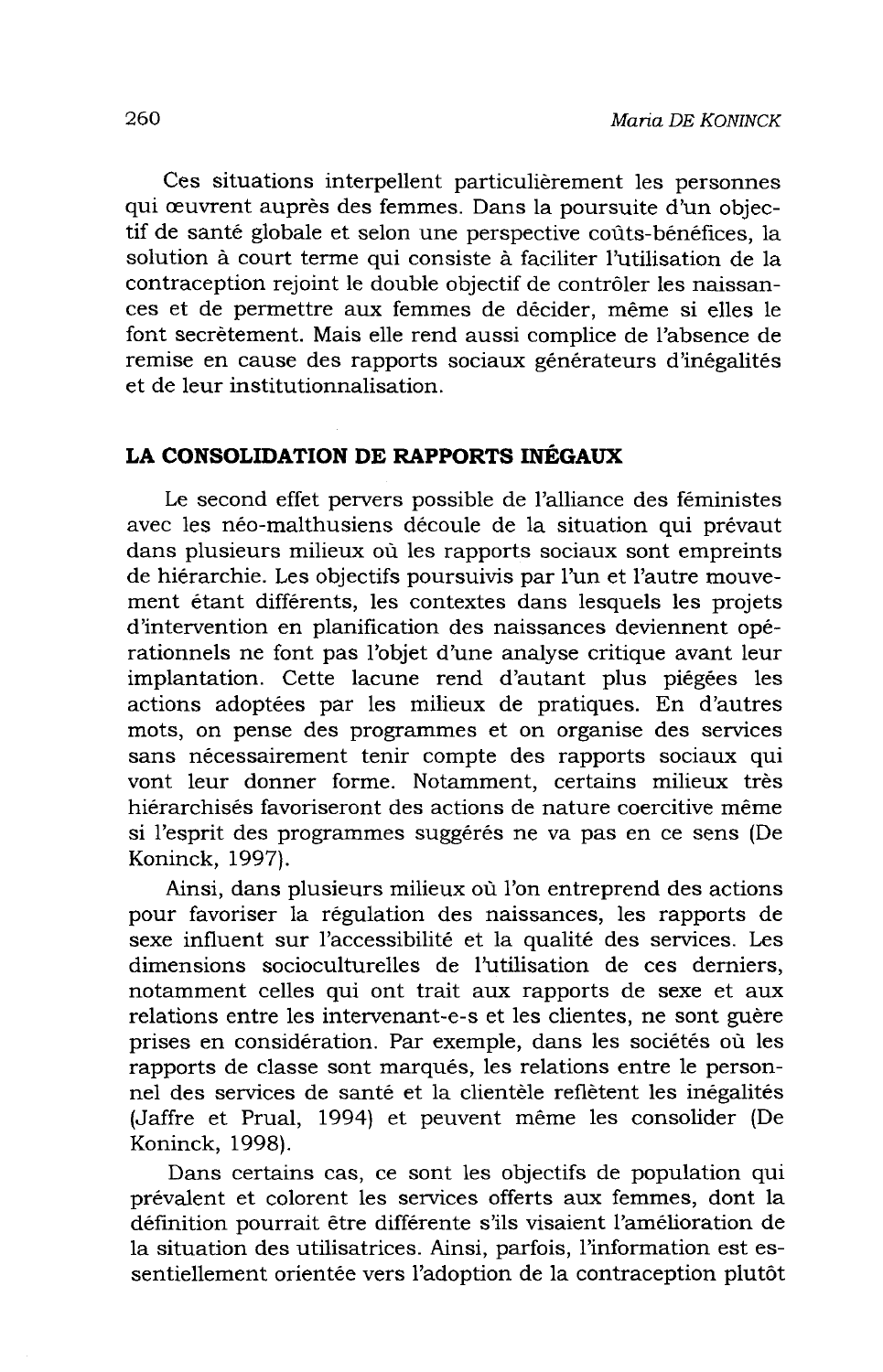que vers le processus décisionnel (Sen et al., 1994), et l'évaluation des programmes porte sur le nombre de personnes qui adoptent une méthode contraceptive et non pas sur la durée de leur recours aux services ni sur leur satisfaction.

Le discours féministe préconise, en matière de procréation, un soutien aux femmes dans leurs démarches pour arriver à faire des choix. Cette approche exige une mise au jour préalable des rapports sociaux dans lesquels s'inscriront les pratiques afin que leurs éventuels effets nocifs puissent être atténués.

La prise en charge de leur vie reproductive par les femmes ne rejoint toutefois pas nécessairement le modèle de gestion sociale de la reproduction inhérent au néo-malthusianisme. Ainsi, la préférence pour « l'espacement des naissances » plutôt que pour leur limitation manifestée par de nombreuses femmes dans différents milieux traduit peut-être une résistance à un modèle que l'on voudrait universel (Pelchat, 1995).

### L'EUGÉNISME

Le glissement vers l'eugénisme serait le troisième effet pervers potentiel de l'alliance entre féministes et néo-malthusiens. Une crainte s'exprime au sein du mouvement des femmes eu égard à l'absence de limites dans le discours égalitaire en matière de procréation. Les glissements possibles concernent le droit de décider en matière de procréation et les normes sociales et éthiques qui devraient l'encadrer. Où s'arrête le droit de décider ? Ce droit justifie-t-il celui d'exiger la fabrication d'enfants en laboratoire et de choisir leurs caractéristiques sur la base de diagnostics prénatals ? Ces questions de nature éthique sont également soulevées à partir des préoccupations néo-malthusiennes concernant la croissance de la population dans certaines sociétés et dans certaines couches sociales. En d'autres mots, en s'alliant avec les néo-malthusiens, les militantes féministes qui œuvrent dans le domaine de la reproduction se placent dans une situation où l'eugénisme peut progressivement trouver dans leur discours une certaine forme de légitimation.

L'inscription dans un cadre d'action appuyé par un mouvement dont la raison d'être est de freiner la croissance de la population pour favoriser l'épanouissement de la communauté humaine signifie aussi l'inscription dans une démarche qui :

est ouverte à l'idée de la sélection (principe de base de l'eu- $\overline{\phantom{0}}$ génisme);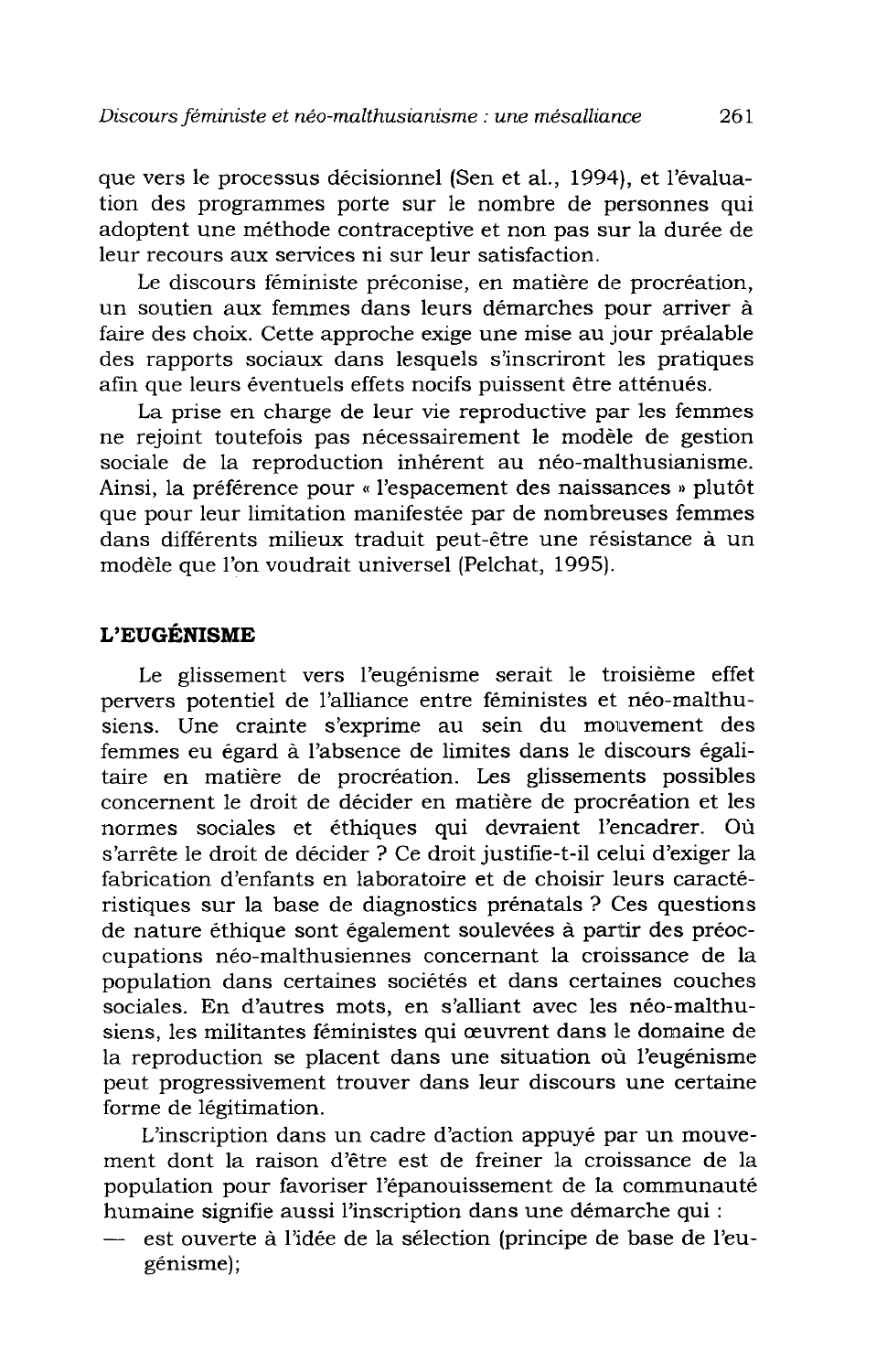- peut occulter les inégalités socio-économiques qui influent sur la disponibilité des ressources dont on prétexte la rareté pour limiter la croissance des populations; certains milieux sont en effet plus vulnérables que d'autres au déséquilibre parce qu'ils sont plus faibles au plan financier;
- instaure un biais dans la perspective dans la mesure où la reproduction humaine, que l'on veut contrôler, ne jouit pas du même poids que les préoccupations environnementales.

### **CONCLUSION**

Au-delà de ces considérations et à titre de conclusion, une dernière dimension mérite d'être soulevée, celle des représentations des femmes et de la reproduction qui traversent les discours traitant du contrôle de la croissance démographique.

Ces représentations revêtent les formes suivantes. Les femmes se retrouvent au centre des discours mais elles n'y apparaissent pas nécessairement avec leurs qualités de personnes et d'actrices historiques et sociales. Elles y figurent comme les personnages clés de la croissance de la population, que l'on doit (selon les milieux) convaincre ou contraindre de gérer la reproduction pour éviter des problèmes sociaux, économiques et environnementaux.

Lorsqu'on leur prête une capacité de prendre des décisions, c'est dans un sens précis : il s'agit de décider pour contrôler ce qui, en demeurant incontrôlé, générera éventuellement le chaos. Parmi les multiples représentations des femmes, notons les suivantes : elles sont impuissantes, incarnent la vulnérabilité, sont des agentes de destruction de l'environnement et ainsi de suite.

Ces représentations livrent un message selon lequel les femmes sont victimes de leur fécondité et nuisent à l'équilibre environnemental. Une telle vision occulte les rapports sociaux de sexe générateurs d'inégalités. Lorsque le discours néomalthusien cède la place au discours féministe pour favoriser la mise en place de programmes de planification des naissances, c'est cette perception qu'il sanctionne et non pas celle de femmes vivant des inégalités sociales. La fécondité à contrôler, inscrite dans le corps des femmes, nous renvoie à une problématique de populations et de ressources. En revanche, la fécondité percue comme une ressource humaine enjeu de rapports sociaux nous renvoie à ces rapports.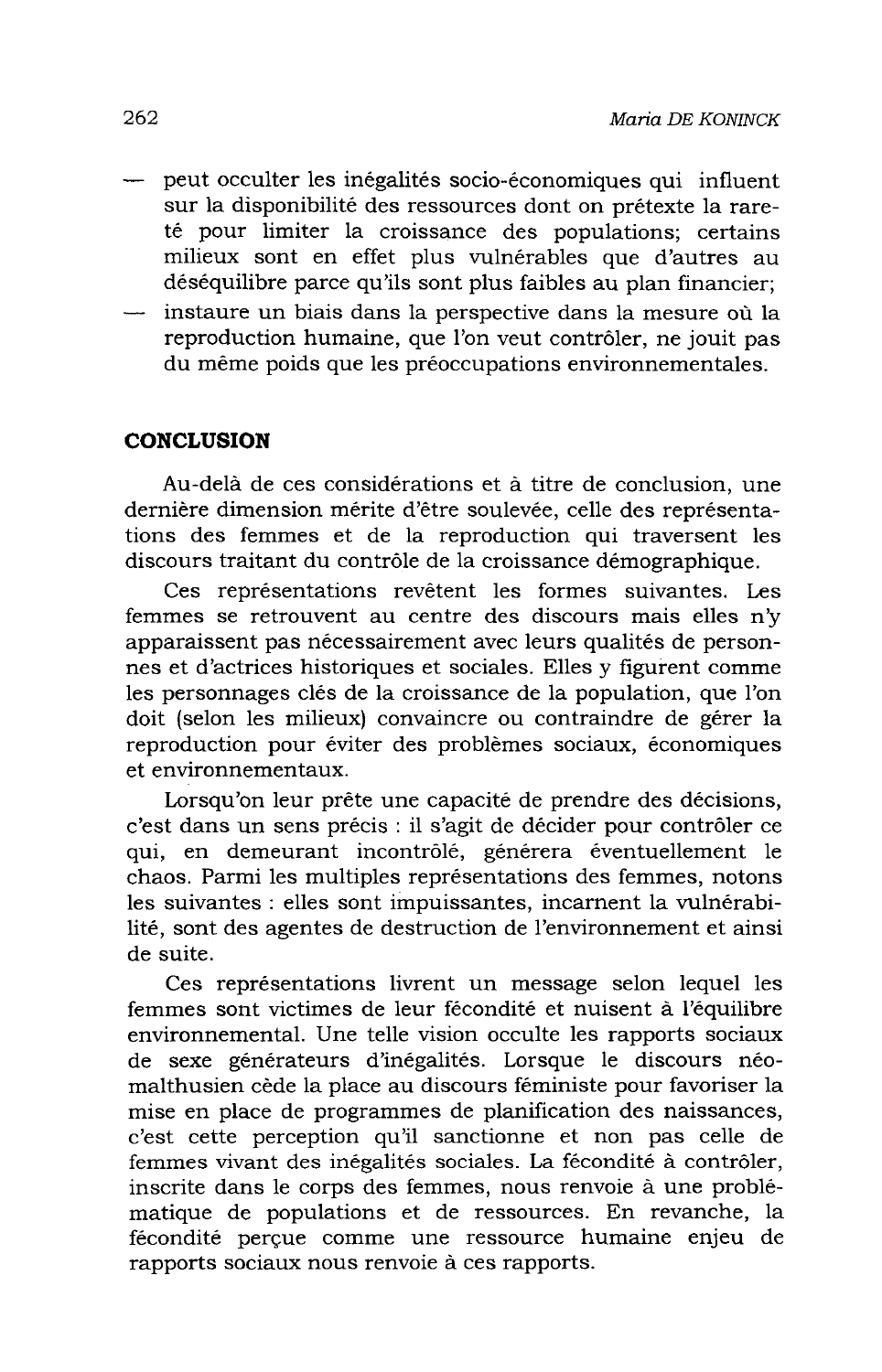Le contrôle de la fécondité en tant que préoccupation dominante se situe en opposition avec les objectifs mis de l'avant par les tenantes du discours féministe qui revendiquent dans les instances internationales le respect de la dignité des femmes en matière de reproduction et leur droit de prendre des décisions concernant leur vie reproductive.

Tenants du néo-malthusianisme et féministes réclamant en chœur la possibilité de mettre en place des services en matière de reproduction vont peut-être à court terme y trouver leur compte les uns et les autres. Mais à moyen et à long termes cette « mésalliance » risque d'avoir pour effet de consolider la représentation des femmes comme victimes de leur corps et de leur fécondité potentielle. Elle peut aussi contribuer à consolider la représentation de la reproduction (dont les femmes sont l'incarnation) comme un problème à gérer et non comme le fondement de la continuité humaine. Cette continuité pourrait pourtant, dans un contexte de rapports sociaux de sexe harmonieux, prétendre au titre de ressource la plus riche de l'humanité.

L'analyse critique présentée ici ne vise pas à juger les militantes féministes qui ont à un moment ou l'autre accepté de s'entendre avec des néo-malthusiens mais plutôt à attirer l'attention sur les conséquences néfastes qui peuvent découler de ces accords. En effet, il faut aussi reconnaître que si les féministes n'ont pas dénoncé à hauts cris les visions néomalthusiennes de certains de leurs alliés stratégiques au cours des dernières années, c'est parce qu'elles sont animées par un sentiment d'urgence, urgence d'intervenir pour permettre à plus de femmes d'avoir accès à des modes de régulation des naissances qui, dans certains cas, leur procureront un peu de marge de manœuvre dans leur vie. Urgence aussi de trouver tous les moyens possibles pour tenter de faire diminuer le nombre de femmes qui meurent parce qu'elles sont enceintes trop souvent ou à de mauvais moments, ou parce que le refus de la grossesse les conduit à recourir à un avortement dans des conditions qui ne leur permettront pas d'y survivre.

Cette urgence devient alors sans doute pour les militantes féministes une raison suffisante pour courir le risque en espérant que les effets pervers de leurs alliances stratégiques seront contrés par d'autres interventions visant l'amélioration des conditions de vie des femmes.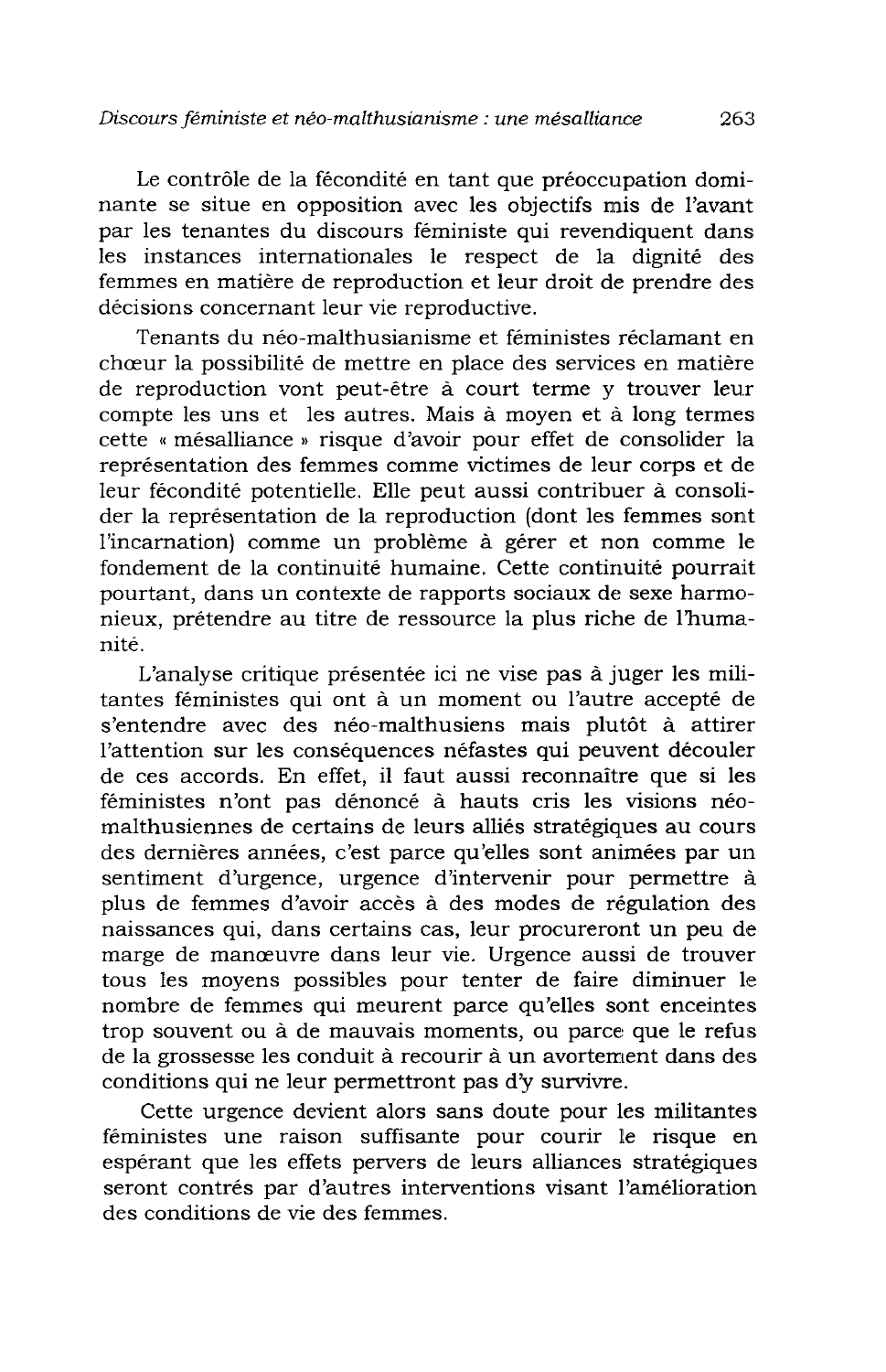### RÉFÉRENCES BIBLIOGRAPHIQUES

- CATLEY-CARLSON, Margaret, 1997. « Implementing family planning programs in developing countries: Lessons and reflections from four decades of Population Council experience », International Journal of Gynecology & Obstetrics, 58, 1:101-106.
- CHESLER, Ellen, 1992. Margaret Sanger: Woman of valor and the birth control movement in America. New York, Simon and Shuster.
- DE KONINCK, Maria, 1997. « Le discours des femmes sur leur santé, un savoir essentiel pour l'intervention », Recherches féministes, 10,  $1:97-112.$
- DE KONINCK, Maria, 1998. « Reflections on the transfer of "progress": The case of reproduction », dans THE FEMINIST HEALTH CARE ETHICS RESEARCH NETWORK. The Politics of Women's Health. Exploring Agency and Autonomy. Philadelphie, Temple University Press: 150-177.
- DIXON-MUELLER, Ruth, 1993. Population Policy & Women's Rights. Transforming Reproductive Choice. Westport, Praeger.
- DIXON-MUELLER, Ruth, et Adrienne GERMAIN, 1994. « Population policy and feminist political action in three developing countries », dans Jason L. FINKLE et C. Alison MCINTOSH, éd. The New Politics of Population. Conflicts and Consensus in Family Planning. Supplément, Population and Development Review, 20: 197-219.
- DROUARD, Alain, 1992. « Aux origines de l'eugénisme en France : le néo-malthusianisme (1896-1914) », Population, 2: 435-460.
- A., et E. HARDY, 1995. «From birth control to FAUNDES, reproductive health», International Journal of Gynecology & Obstetrics, 49: 55-62.
- GINSBURG, Faye, et Rayna RAPP, éd., 1995. Conceiving the New World Order. The Global Politics of Reproduction. Berkeley, University of California Press.
- HARDON, Anita Petra, 1992. «The needs of women versus the interests of family planning personnel, policy-makers and researchers: Conflicting views on safety and acceptability of contraceptives », Social Science and Medicine, 35, 6:753-766.
- HARTMANN, Betsy, 1997. «Population control 1: Birth of an ideology », International Journal of Health Services, 27, 3: 523-540.
- HODGSON, Dennis, et Susan Cotts WATKINS, 1997. « Feminists and neo-Malthusians: Past and present alliances », Population and Development Review 23, 3:469-523.
- IFD (Institut de formation pour le développement), s. d. Les Conséquences de la circoncision féminine sur la santé. Cours de formation à l'intention du personnel médical, Cinquième module. Chapel Hill.